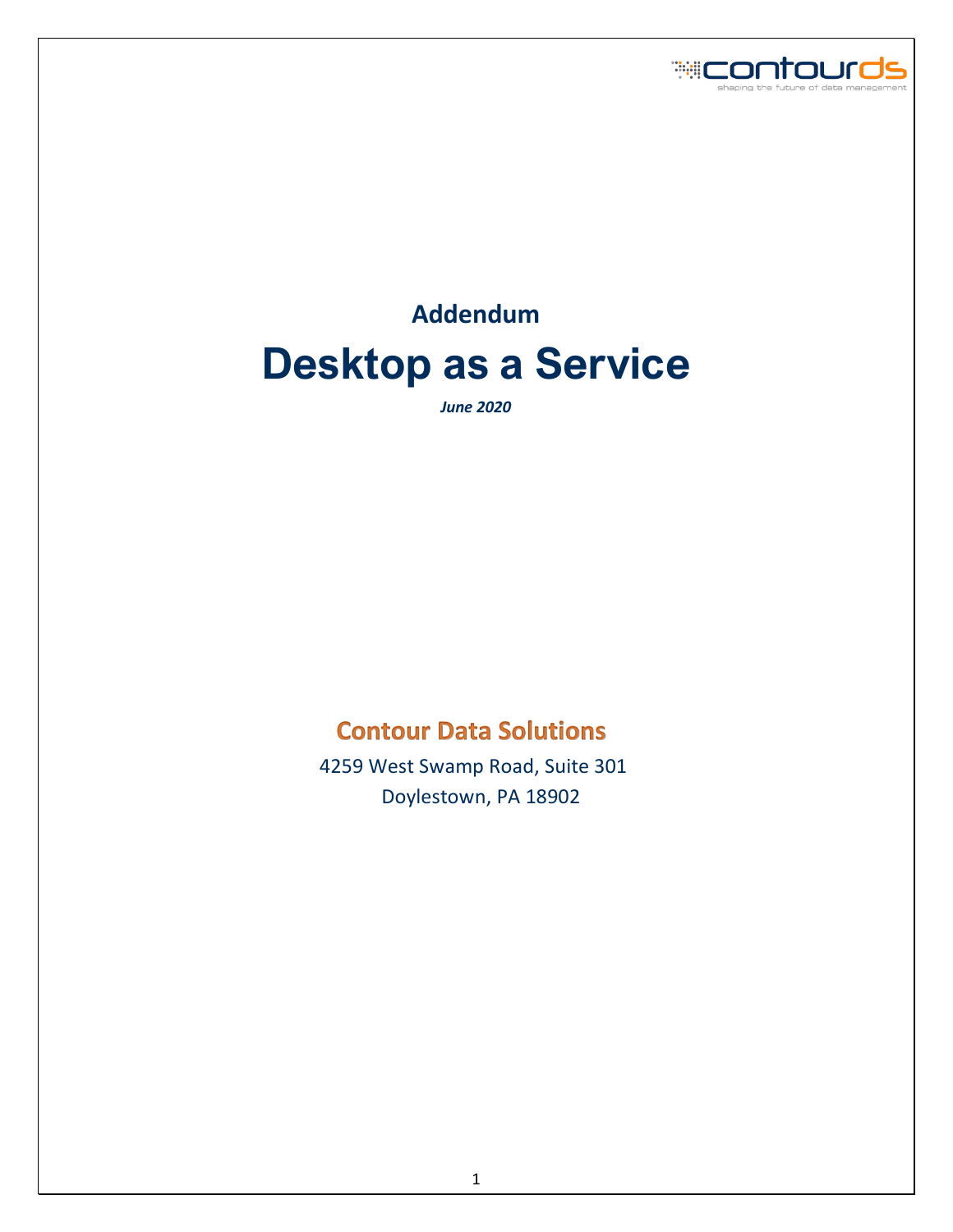

This Desktop as a Service Addendum (this "Addendum") is subject to and part of the Contour Master Cloud and Managed Services Agreement (the "Agreement") between Contour Data Solutions LLC ("Contour") and Customer. Any capitalized terms that are not defined in this Addendum shall have the meanings set forth in the Agreement entered by the parties.

# **1. Description of Services**

**a.** Contour provides Desktop as a Service ("DaaS"), that enables the delivery of virtual desktops, applications, and desktop disaster recovery capabilities to Customer. "Virtual Desktop" means a virtual computing environment hosting an end-user (non-server) operating system. "Virtual Server" means a virtual computing environment hosting a server operating system. "Virtual Machine" means a Virtual Desktop and/or a Virtual Server, as applicable.

# **2. Service Model Levels**

- **a.** Customer must use Customer's operating system volume license(s) purchased through a Microsoft licensing re-seller. At Customer's request Contour can, subject to additional terms and conditions, provide licenses as a re-seller.
- **b.** The following are recommendations only. Please verify licensing requirements and restrictions with Customer Microsoft licensing distributor and/or reseller.
- **c.** All necessary Microsoft licenses for operating VMware Horizon desktops are available from Customer's preferred Microsoft licensing distributor.
- **d.** Microsoft Windows 10 operating system licensed guest Virtual Desktops require Microsoft Virtual Desktop Access ("VDA") subscription licenses or enrollment in Microsoft Software Assurance for Windows.
- **e.** Virtual Servers running Microsoft Windows must use Windows Server operating system licenses. Contour can provide Windows Server Datacenter Edition, subject to additional terms and conditions, as a re-seller.
- **f.** Because VMware Horizon desktop hardware requirements and Microsoft licensing policy change over time, Customer should check with its Contour Account Manager for the latest recommendations.

#### **3. Service Objects**

- **a.** All Service Offerings include the capability to access these objects/systems:
	- (1) Available Active Directory ("AD") deployment and integration, including administrative roles, permissions, and end user groups.
	- (2) Virtual machine templates may also be managed through the Contour Virtual Desktop Administration Console and or though the Change Management Process and are used as the base image from which Virtual Machines are cloned.
	- (3) Remote Desktop Session Host ("RDSH") published apps are the applications make available on hosted RDSH servers that are accessed by an end user.
	- (4) Desktop pools are groups of Virtual Machines, Remote Desktop Session Host (RDSH) published desktops, and Remote Desktop Session published applications that can be accessed by an end user. Pools specify which desktop model, image, desktop type, and other policies to apply when creating Virtual Machines. Virtual Desktops can only be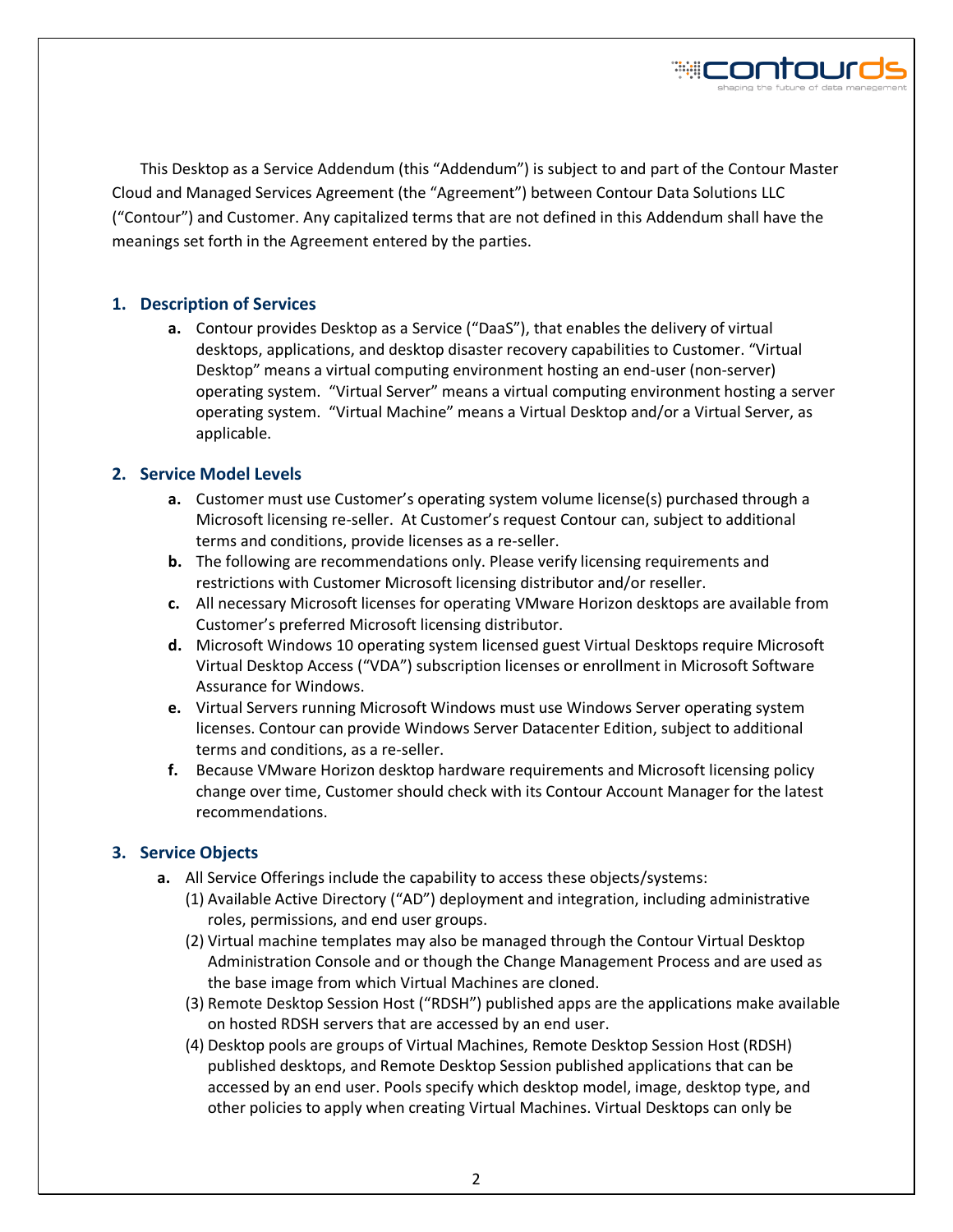

created as part of a pool.

(5) Reserved Capacity, which may be selected and configured through the Cinch Portal. Microsoft Federated Services

# **4. Support Services**

- **a.** Incident and Problem Management
	- (1) As further provided in the Service Level Addendum, Contour will provide incident and problem management services with respect to:
- **b.** Infrastructure and software used by Contour to provide the DaaS environment, such as servers, storage and network devices, and supervisory software.
- **c.** Contour-provided operating system templates to the extent that:
	- (1) Published templates cannot be accessed.
	- (2) Published templates cannot be used for provisioning without modification.
	- (3) Published templates cause errors at first run time.
	- (4) There are substantial hangs or excessive delays in the retrieval of a template.
	- (5) The configuration of a published template affects the Virtual Machine's interaction with the hypervisor; and
	- (6) Time synchronization issues (NTP) exist
- **d.** Customer is responsible for incident and problem management (such as detection, severity classification, recording, escalation, and return to service) with respect to:
	- (1) User-management within Customer's Active Directory environment.
	- (2) Customer deployed and configured assets, such as custom-developed or third-party applications, custom or user-deployed operating systems, network configuration settings, and user accounts.
	- (3) VPN integration and configuration on Customer's firewall.
	- (4) Performance of Customer-deployed or custom or third-party applications, Customer databases, and operating systems imported or customized by Customer, or other assets deployed and administered by Customer that are not provided by Contour or otherwise unrelated to the Contour Cloud or DaaS
	- (5) Anything else not under the direct control and administration of Contour.
- **e.** Change Management

#### **5. Contour will provide the following change management elements:**

- **a.** Processes and procedures to maintain the health and availability of the Contour service components.
- **b.** Processes and procedures to release new patches, updates, hot fixes, and service packs related to providing and administering the DaaS environment and infrastructure.
- **c. Customer is responsible for:** 
	- (1) Management of changes to Customer's operating systems, custom or third-party applications, and administration of any components within Customer's control.
	- (2) Cooperating with Contour when planned and emergency maintenance is required.

# **6. Security**

**a.** "Contour Area" means the areas of the Contour infrastructure and systems for which Contour has sole administrative control. "Customer Area" means the portions of the systems where Customer assumes full or partial control, permission, or access to modify an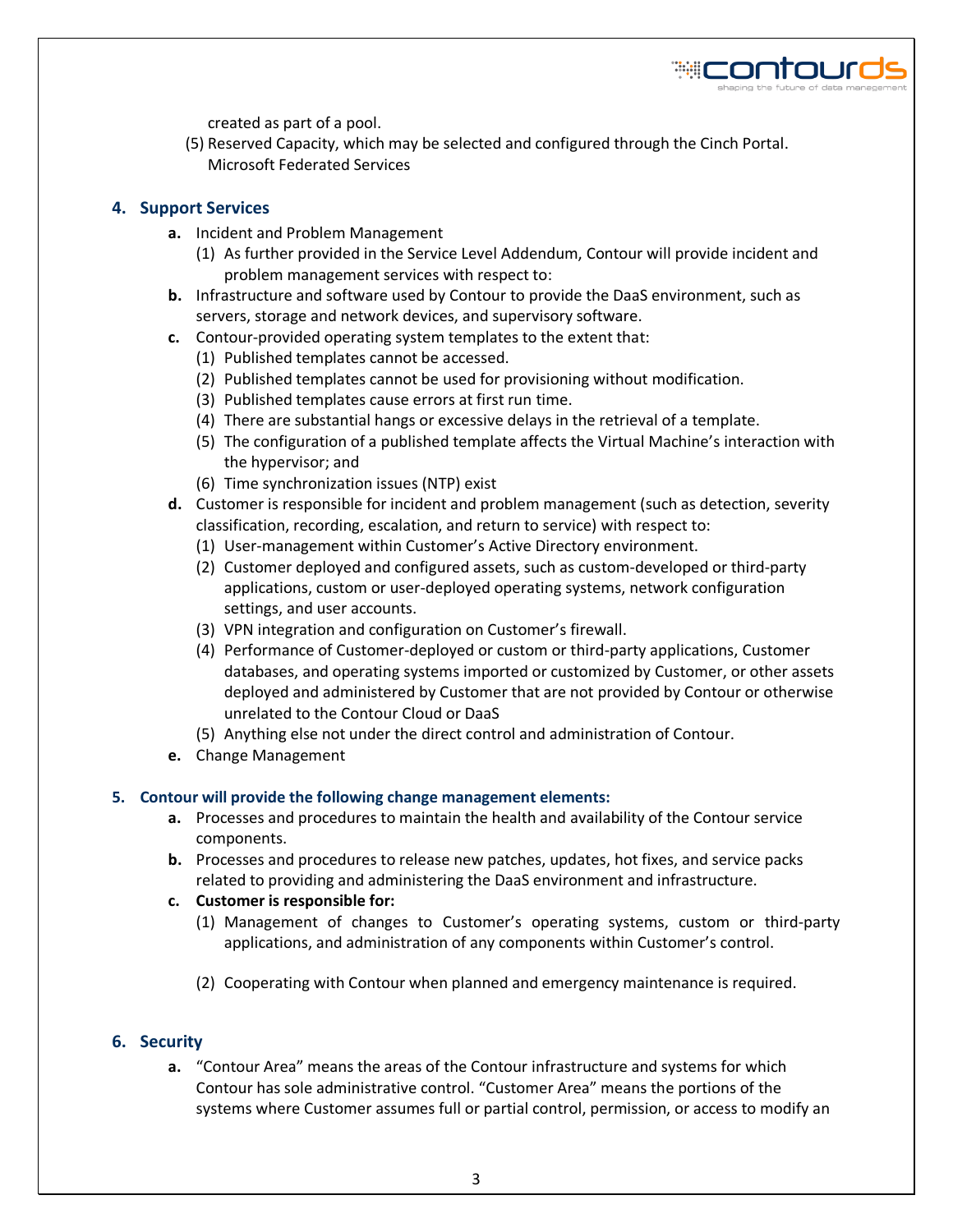

environment.

- **b. Contour will use commercially reasonable technical and organizational measures designed to provide the following:** 
	- (1) Physical security measures intended to protect Contour's data centers from physical security breaches;
	- (2) Information security measures intended to protect the Contour Area.
	- (3) Network security measures intended to protect the Contour Area.
	- (4) Monitoring for potential security events in the Contour Area.
	- (5) Patching and vulnerability management of the systems Contour uses to deliver the DaaS environment, including the application of patches it deems critical for the target systems. Contour will perform routine vulnerability scans of the Contour Area to identify critical risk areas for the systems it uses to deliver the DaaS service. Critical vulnerabilities will be addressed in a commercially reasonable manner.

# **c. Customer is responsible for:**

- (1) Information security measures to protect the networks, information systems, data, content or applications in the Customer Area, including without limitation any patching, security fixes, encryption, access controls, roles and permissions granted to Customer's internal, external, or third-party users;
- (2) Network security measures to protect the networks, including software defined networks, within the Customer Area, including measures such as maintaining effective firewall rules, exposing communication ports only as necessary to conduct business, preventing and promiscuous access.
- (3) Monitoring for potential security events in the Customer Area.
- (4) Security monitoring and response for the Customer Area, including detecting, classifying, and remediating all security events in the Customer Area, through the use of such measures as vulnerability scanning tools or monitoring tools, or that are required for Customer's compliance or certification program; and
- (5) Identifying and remediating compromised desktops within the Customer Area and resolving all related issues. Contour reserves the right to suspend desktops, or all or any portion of the Service Offerings if compromised environments are detected by Contour to protect Contour's infrastructure and business operations.
- (6) Customer is required to utilize on each desktop a reputable anti-virus program, which must be running, up to date, and properly configured.

# **7. Usage and Other Restrictions**

- **a.** Virtual Desktops are intended for use with desktop applications only. However, with Contour's prior written authorization, Customer may use a Virtual Desktop instance as a utility server, such as a domain controller, active directory server, DHCP relay or file server.
- **b.** Any use of applications intended for use on servers or transactional applications is not supported and may interfere with performance and user experience. Encrypted hard disks are not allowed within the DaaS environment.
- **c.** Contour is not responsible for issues arising from inadequate bandwidth at Customer locations, whether on-site or remote.
- **d. Monitoring & Management with Service Levels**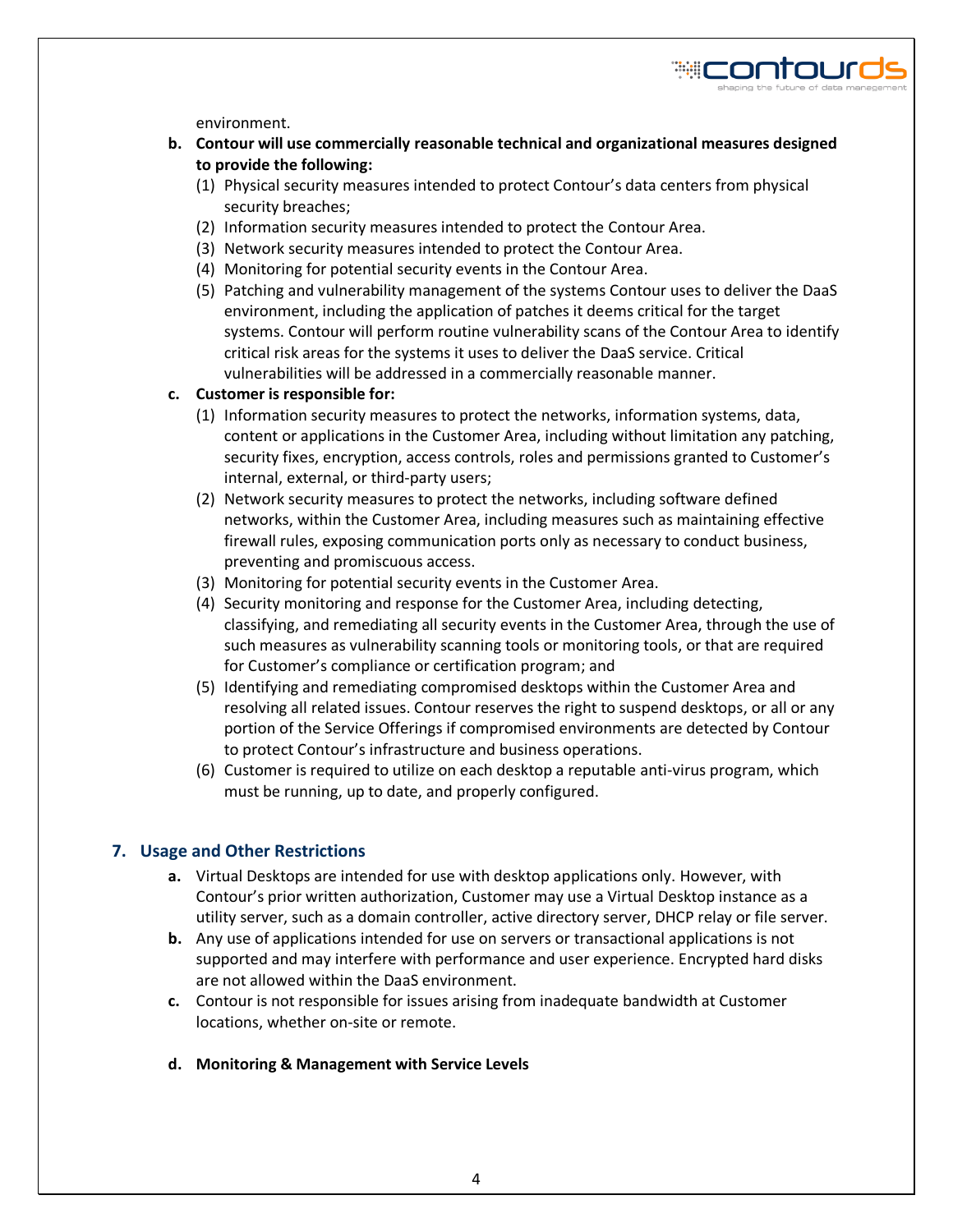

≋⊏ontour

- (2) **Monitoring Dashboard/Portal and Business Views:** Contour will provide Customer with access to a dashboard and management portal ("Customer Portal") through which Customer may access incident ticketing information, reports, and trending data with respect to Managed Systems.
- (3) **Monitoring Services:** Contour's proactive Monitoring Systems and Customer Portal will be available as set forth in this Exhibit. The Monitoring Systems collect and evaluate availability and performance statistics from Managed Systems and present those statistics to Customer via the Customer Portal. In addition to monitoring up/down status of each device with a Managed System, the Monitoring System monitors the critical application attributes that are identified in cooperation with Customer and set forth a Service Order.
- (4) **Incident Management:** Contour will manage the collection, communication, and escalation of incidents arising as a result of alerts received from the Monitoring System, in accordance with the written standard operating procedures (the "SOPs") agreed upon with Customer in writing and the terms and conditions defined in this document.
- **e. Proactive Management:** Contour will provide the Infrastructure Management Services identified in the applicable Service Order, for the Managed Systems specified in the applicable Service Order.
	- (1) The Infrastructure Management Services may include:
		- **(i)** Preventative Maintenances: Contour will perform appropriate preventative maintenance tasks on Managed Systems. The tasks may include services such as log review, job monitoring, and replication job monitoring, disk defragmentation, virtualization configuration analysis and adjustments, each as further defined in an SOP.
		- **(ii)** Health Checks: Health checks are a technical assessment of Customer's existing physical and virtual Managed Systems to ensure that you continue to achieve optimal levels of performance and efficiency. Health checks maximize the return on your investments and provide a proactive, in-depth understanding of the performance level across your network, servers, storage systems, and backup systems. Contour staff will provide daily health checks in accordance with the applicable SOP to ensure that all critical components of your environment are physically inspected and affirmed operational by one of its team members.

**f. Performance Tracking/Reporting**: Contour will regularly monitor and analyze the performance and utilization data from Managed Systems, to identify trends and tuning opportunities with respect to Managed Systems. That data will be shared with Customer on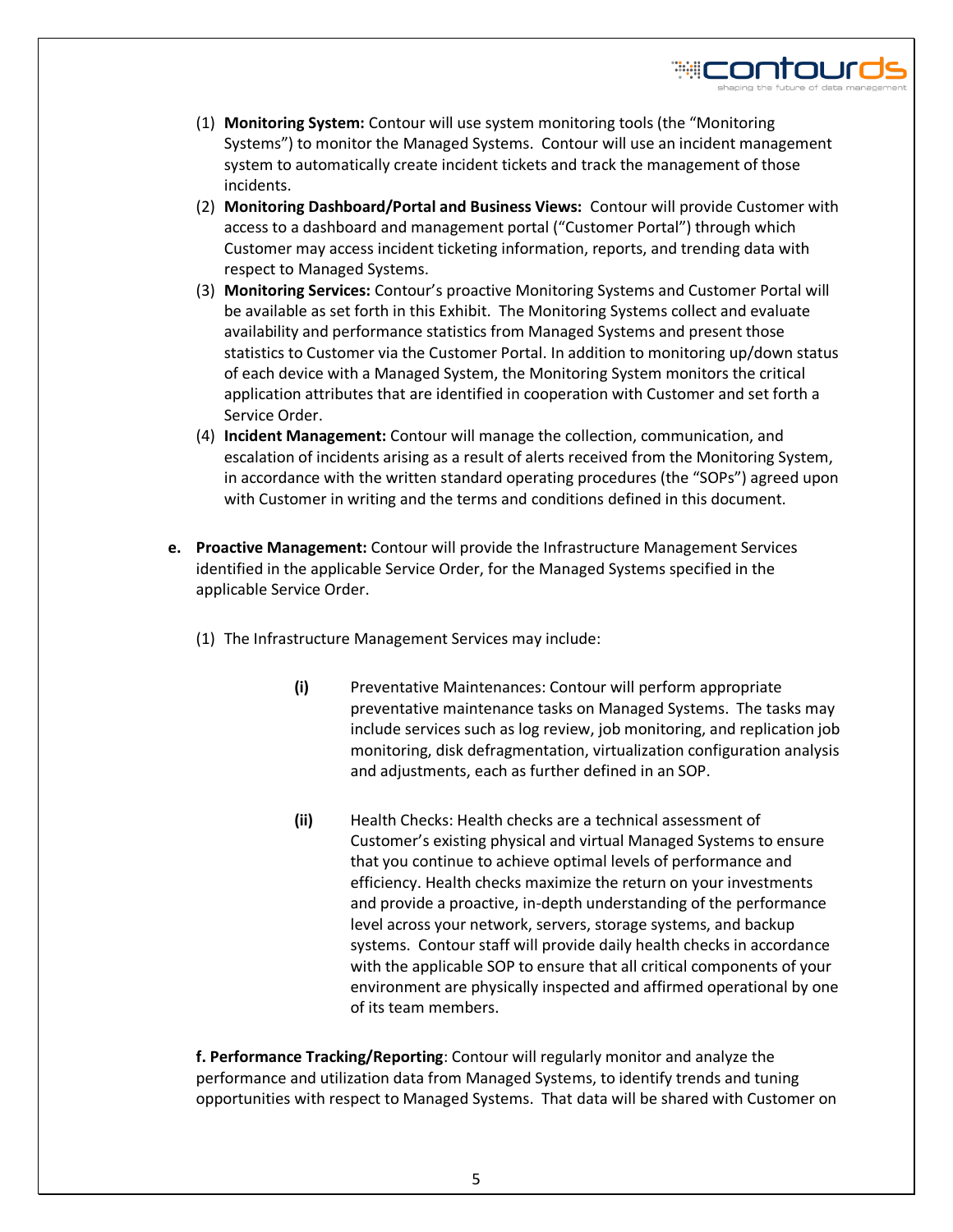

an ad hoc basis, and on a monthly management report, which reviews the service level status and service support delivery of Managed Systems. As reasonably requested by Customer, Contour will provide reports regarding the performance, capacity, availability, and incidents for of all Managed Systems. Contour and Customer will also meet as reasonably requested by Customer to review the status of the account.

**g. Remediation Services:** For incidents that have been detected and reported to Contour by the Monitoring Systems ("Incidents"), Contour will provide the first level response. Contour will provide this response in accordance with a Customer-provided run book, which has been reviewed and accepted by Contour (not to be unreasonably withheld, conditioned, or delayed). Customer hereby authorizes Contour to open support tickets for Customer with Customer's internal escalation resources and/or third parties required for resolution (including, but not limited to, manufacturers, service providers, and telecommunications carriers). Contour will work to remediate Incidents, as set forth in the applicable Service Order and the SOPs. Customer may engage Contour to manage the troubleshooting and resolution of other issues, on a time and materials basis or as part of an established retainer-based Service, in either case as set forth in one or more SOWs.

**h. Standard Operating Procedures:** The SOPs will contain prioritization levels associated with specific events, business requirements, and other management and support criteria designated by Customer. The SOPs will specify the prioritization definitions outlined in Help Desk Procedures, the SOPs will govern the escalation and issue management process.

**i. Periodic Review Meetings:** The Contour employee that is dedicated to managing Customer's account ("Account Manager") may from time to time meet with stakeholders from Customer and other members of the Contour support team to review reports, identify meaningful trends, and to discuss the priorities and concerns of all parties. These meetings are designed to last from one to two hours, and may be held at Customer's location, by telephone, and/or as otherwise mutually agreed by the parties.

**j. Infrastructure as a Service:** All hardware provided by Contour that is not sold or leased to Customer pursuant to a Service Order, is the sole property of Contour and will remain so for the Term.

**k. Equipment Location Use and Repair:** If Contour-provided Managed Systems are located other than at a Contour-owned or Contour-managed location (collectively, "Off-Premises Contour Equipment"), then Customer agrees to the terms and conditions herein. Customer will maintain and use Off-Premises Contour Equipment only at the location shown on the applicable Service Order. Customer agrees that it will not move Off-Premises Contour Equipment from that location without the advanced written approval of Contour. Customer is solely responsible for maintaining all Off-Premises Contour Equipment in good repair and proper working order. Customer is solely responsible for maintaining a safe and sufficient operating environment and protecting all Off-Premises Contour Equipment from damage of any kind whatsoever. Customer will continue to make all required payments to Contour in the event of any loss, damage, or destruction of any Off-Premises Contour Equipment, including if such equipment is rendered inoperable or is completely destroyed. Customer will not modify or make alterations or attachments to any Off-Premises Contour Equipment without prior written authorization from Contour. Customer acknowledges and warrants that Contour, or its agents shall have the right to inspect any Off-Premises Contour Equipment during Customer's normal business hours without notice to Customer at such Off-Premises Contour Equipment's current location. Customer will cooperate with Contour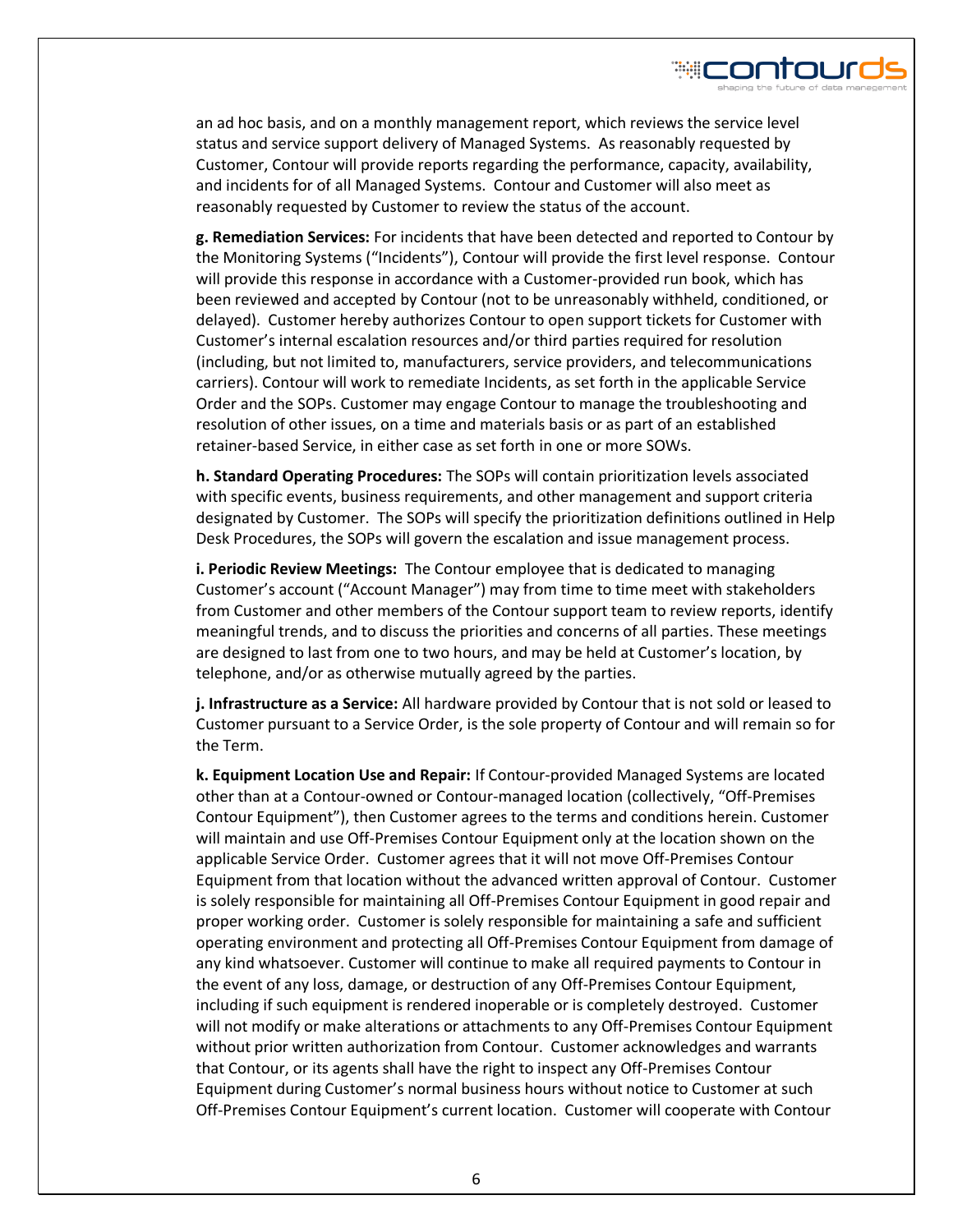

₩⊂ontour

**l. Insurance:** During the Tern, Customer will procure and maintain property insurance covering all Off-Premises Contour Equipment at Customer's sole expense, naming Contour or its designee as the sole loss payee, for the full replacement value of the Off-Premises Contour Equipment, and general liability insurance listing Contour or its designee as an additionally insured. Customer will furnish Contour with proof of insurance upon request. If Customer is unwilling or unable to provide proof of insurance, Contour will procure such insurance for the Off-Premises Contour Equipment and add the cost of such insurance to the amounts due from Customer under this agreement. All changes to such insurance must disclosed in writing to Contour within thirty (30) days of Customer becoming aware of such changes. Customer hereby irrevocably appoints Contour as its attorney-in-fact to make claim for, receive payment of and execute and endorse all documents, checks or drafts for loss or damage under any insurance policy insuring the Off-Premises Contour Equipment.

## **8. Service Level Agreement**

- **a.** Contour will provide certain aspects of the Infrastructure Management System to Customer in accordance with the following Service Level Agreement (this "SLA").
- **b. System Availability** 
	- (1) "Available" or "Availability" means the time (in minutes) that the system being measured could establish a network connection and that its material features and functions are up, running, and operationally functional. "Excluded Downtime" means the time (in minutes) that the system being measured is not Available, to the extent caused by (A) Customer-provided hardware, software, or other equipment not provided by or certified by Contour; (B) Customer-provided or Customer-leased local area networks or ISP connections; (C) modifications made by Customer without Contour's prior written approval; (D) use of the system by Customer, its employees, agents, or contractors, in ways not authorized by this Exhibit; (E) Maintenance Downtime, as defined below; (F) Customer's failure to use sufficient, redundant power sources or Internet connectivity; (G) a Force Majeure event; or (H) any other system outside of Contour's control. "Maintenance Downtime" means scheduled repairs, maintenance, upgrades, or deployments related to Contour's equipment, network, or facility, and other events agreed upon in advance by Contour and Customer. "Total Minutes" shall mean the number of minutes in the applicable calendar month.

**"Percent Available"** will be calculated as follows: ((Availability / (Total Minutes – Excluded Downtime)) x 100).

#### **9. Monitoring System**

**a.** In each calendar month during the Term, the Percent Available for the Monitoring Systems will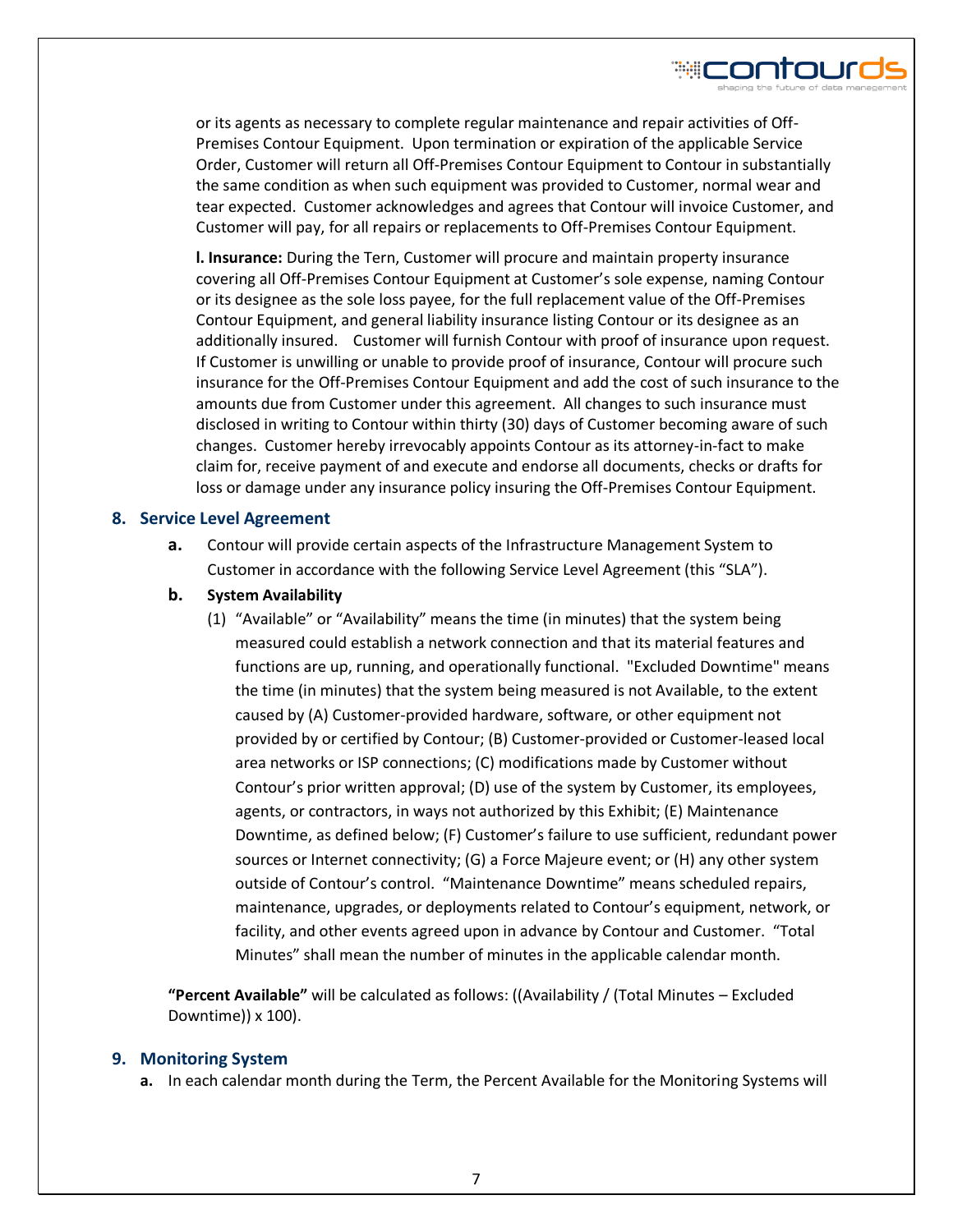

be 99.99%.

### **b. Ticketing System**

(1) In each calendar month during the Term, the Percent Available for the Customer Portal will be 99.99%.

## **c. Managed Data Center and internal Network Availability**

(1) In each calendar month during the Term, the Percent Available for the network within the locations used to store Managed Systems ("Data Center") will be 99.99%.

# **d. Redundant Devices**

(1) In each calendar month during the Term, the Percent Available for each Redundant Device managed by Contour will be 99.99%.

# **e. Device Availability**

(1) In each calendar month during the Term, the Percent Available for each Non-Redundant Device managed by Contour will be 50.00%.

# **f. Non-Standard Equipment**

(1) Customer may require Contour to manage or support hardware and/or software products for which Contour does not typically provide support as part of the Infrastructure Management Services (collectively, "Non-Standard Equipment"). Contour shall not be responsible under this SLA or this Exhibit for the Availability or functionality of any Non-Standard Equipment, and Customer shall not be eligible for credits under this SLA for the failure of any Non-Standard Equipment.

#### **g. Security**

(1) Contour shall use commercially reasonable efforts to secure: (i) the Data Centers and networks contained therein; and (ii) Managed Systems (including testing and deploying security patches and fixes, where appropriate).

#### **h. Failure to Meet SLA**

(1) In a calendar month where Contour fails to meet any expressly stated service level commitment in this Section 2, Customer will give Contour written notice thereof no later than ten (10) business days after the end of such calendar month. Contour will investigate such failure promptly after its receipt of notice.

# **i. Response Time SLA for Remediation Services**

(1) Beginning forty-five (45) days after the Acceptance Date and continuing for the Term, Contour will respond to issues relating to the Infrastructure Management Services, in accordance with the tables below and based on the priority of the issue. Contour is not responsible for issues caused by any of the items within the definition of Excluded Downtime ("Excluded Issues").

# **j. Initial Response SLA**

(1) Contour will initially respond to issues reported by the Monitoring Systems, in accordance with the following table.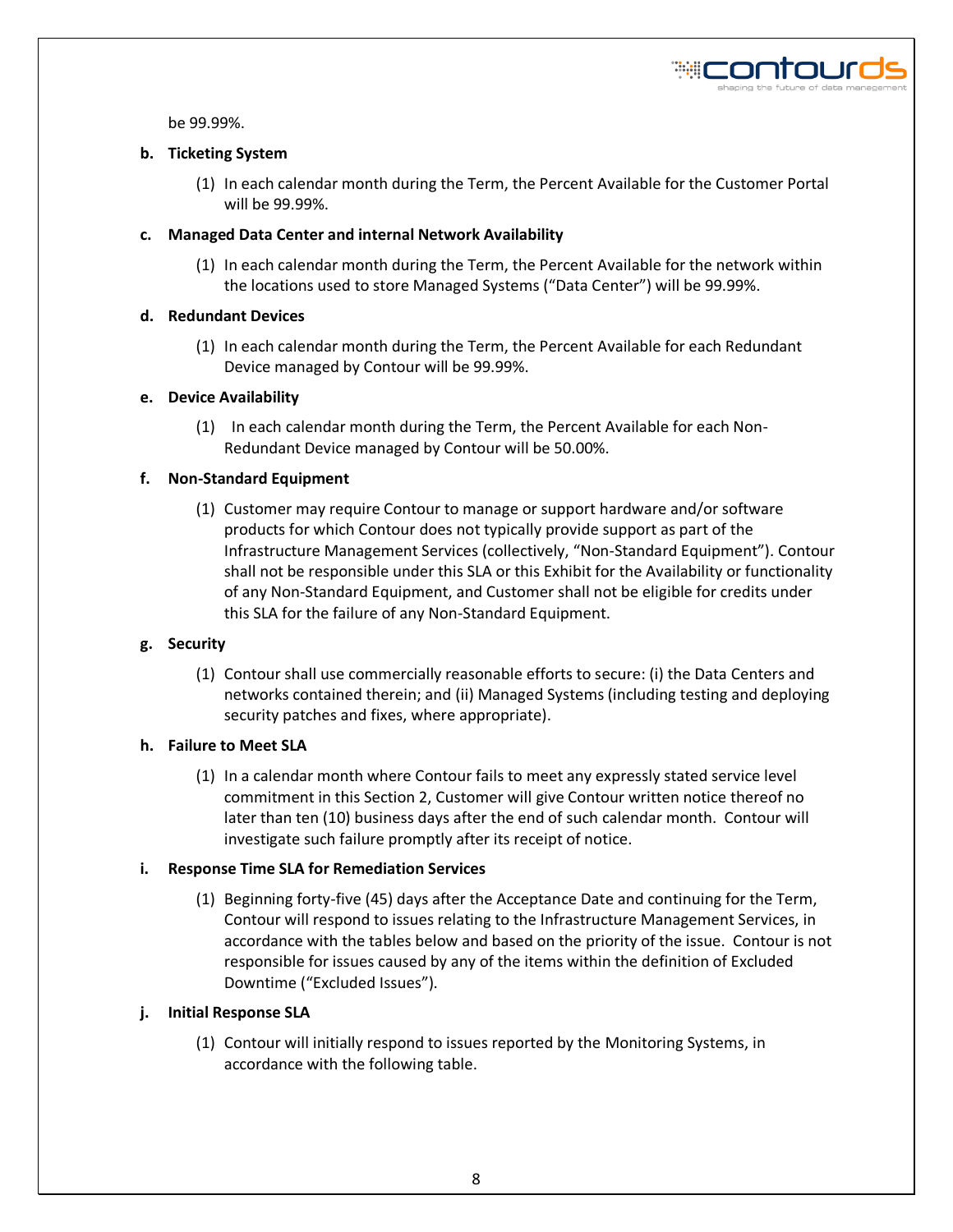

| <b>SLA</b> | Criteria                                                            | Initial Response Commitment Level |
|------------|---------------------------------------------------------------------|-----------------------------------|
| Response   | Initiate response to monitoring system alert   <15 minutes response |                                   |

In a calendar month where Contour fails to initially respond to an issue within the Initial Response Commitment Level above, Customer will give Contour written notice thereof no later than ten (10) business days after the end of such calendar month. Contour will investigate such failure promptly after its receipt of notice.

#### **k. Incident Management and Escalation SLA**

(1) Contour will acknowledge and escalate issues reported by the Monitoring Systems, in accordance with the following table.

| <b>Priority</b>      | <b>Status</b> | <b>Action</b>                          | <b>Time</b> | <b>Escalation</b> |  |
|----------------------|---------------|----------------------------------------|-------------|-------------------|--|
| <b>P1 - Critical</b> | Unassigned    | Response/Acknowledgement               | 15 minutes  | NOC Tier 1        |  |
| <b>P1</b>            | Assigned      | NOC escalates to Tier 2                | 15 minutes  | NOC Tier 2        |  |
| <b>P1</b>            | Assigned      | Tier 2 calls Engineer<br>30 minutes    |             | Engineering       |  |
| <b>P1</b>            | Assigned      | <b>Crisis Management Process</b>       | 1 hour      | <b>CRISIS</b>     |  |
| <b>Priority</b>      | <b>Status</b> | <b>Action</b><br><b>Time</b>           |             | <b>Escalation</b> |  |
| P2 - High            | Unassigned    | Response/Acknowledgement<br>15 minutes |             | NOC Tier 1        |  |
| P <sub>2</sub>       | Assigned      | NOC escalates to Tier 2                | 1 hour      | NOC Tier 2        |  |
| <b>P2</b>            | Assigned      | Tier 2 calls Engineer                  | 4 hours     | Engineering       |  |
| <b>Priority</b>      | <b>Status</b> | <b>Action</b>                          | <b>Time</b> |                   |  |
| P3 - Low             | Unassigned    | Response/Acknowledgement               | 15 minutes  | NOC Tier 1        |  |
| <b>P3</b>            | Assigned      | 8 hours<br>NOC escalates to Tier 2     |             | NOC Tier 2        |  |
| P <sub>3</sub>       | Assigned      | Tier 2 calls Engineer                  | 24 hours    | Engineering       |  |

In a calendar month where Contour fails to acknowledge or escalate an issue within the time set forth above, Customer will give Contour written notice thereof no later than ten (10) business days after the end of such calendar month. Contour will investigate such failure promptly after its receipt of notice.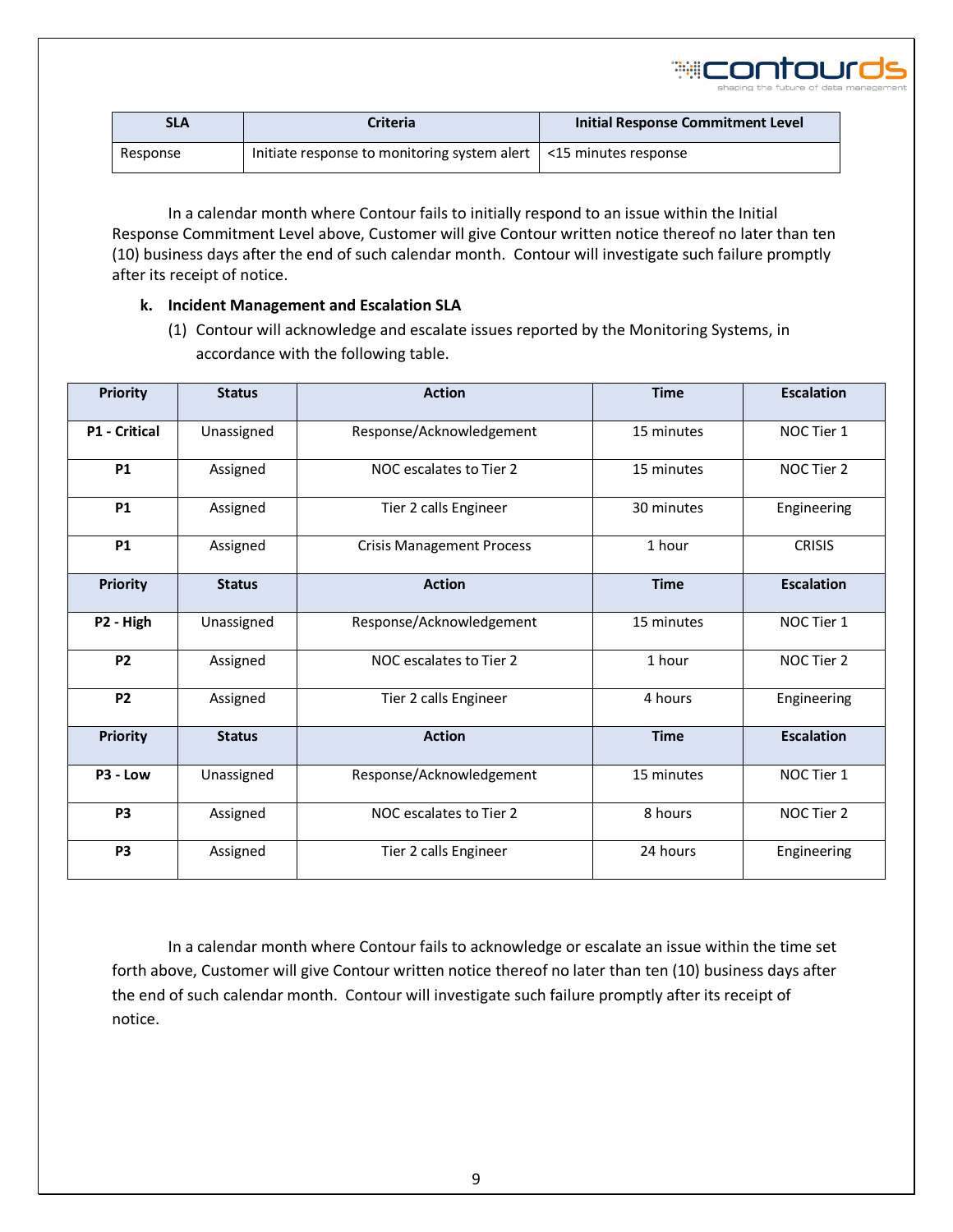

#### **Priority Definitions**

| <b>Priority Level</b> | <b>Criteria</b>                                                                      |  |
|-----------------------|--------------------------------------------------------------------------------------|--|
| <b>Priority 3</b>     | Managed Systems is not Available, but with minor operational variances (e.g., bugs). |  |
| <b>Priority 2</b>     | Managed systems are partially unavailable                                            |  |
| <b>Priority 1</b>     | Managed Systems are completely unavailable                                           |  |

#### **l. Knowledge Management SLA**

- (1) For each issue responded to in accordance with this Section m, Contour will record relevant information in its incident management system and provide access to Customer upon request. In addition, for each calendar month, Contour will deliver a report to Customer that summarizes all issues in such month, by no later than seven (7) days after the end of such month.
- (2) In a calendar month where Contour fails to perform its obligations in this subsection, Customer will give Contour written notice thereof no later than ten (10) business days after the end of such calendar month. Contour will investigate such failure promptly after its receipt of notice.

#### **m. Excluded Issues**

(1) Contour is not required to provide support for Excluded Issues. Contour may, in its sole discretion, provide support for Excluded Issues, and Customer will pay for all such support at Contour's then-standard hourly rate. Contour is not responsible for Customer's failure, for any reason, to respond to alerts or incidents escalated by Contour in accordance with this Exhibit.

#### **n. Customer Responsibilities**

#### (1) **Customer alone is responsible for:**

- **(i)** Designating a qualified liaison between itself and Contour;
- **(ii)** Providing Contour with the names of persons (and alternates) responsible for technical, administrative and contact matters; Obtaining licenses and complying the terms thereof for all software utilized on Customer's equipment and environments; All communications with Customer's end users, whether for technical support, business relations or any other purpose; and if applicable, providing Contour with a list of end users for service and/or support.

#### **o. Transition Services**

(1) If Customer requests (which must be made before the termination or expiration of the applicable Service Order), then Contour, for a commercially reasonable period of time (not to exceed thirty (30) days) will provide assistance to Customer in the transfer of Customer's Managed Systems to a third party or to a Customer site (the "Transition Services"). Such